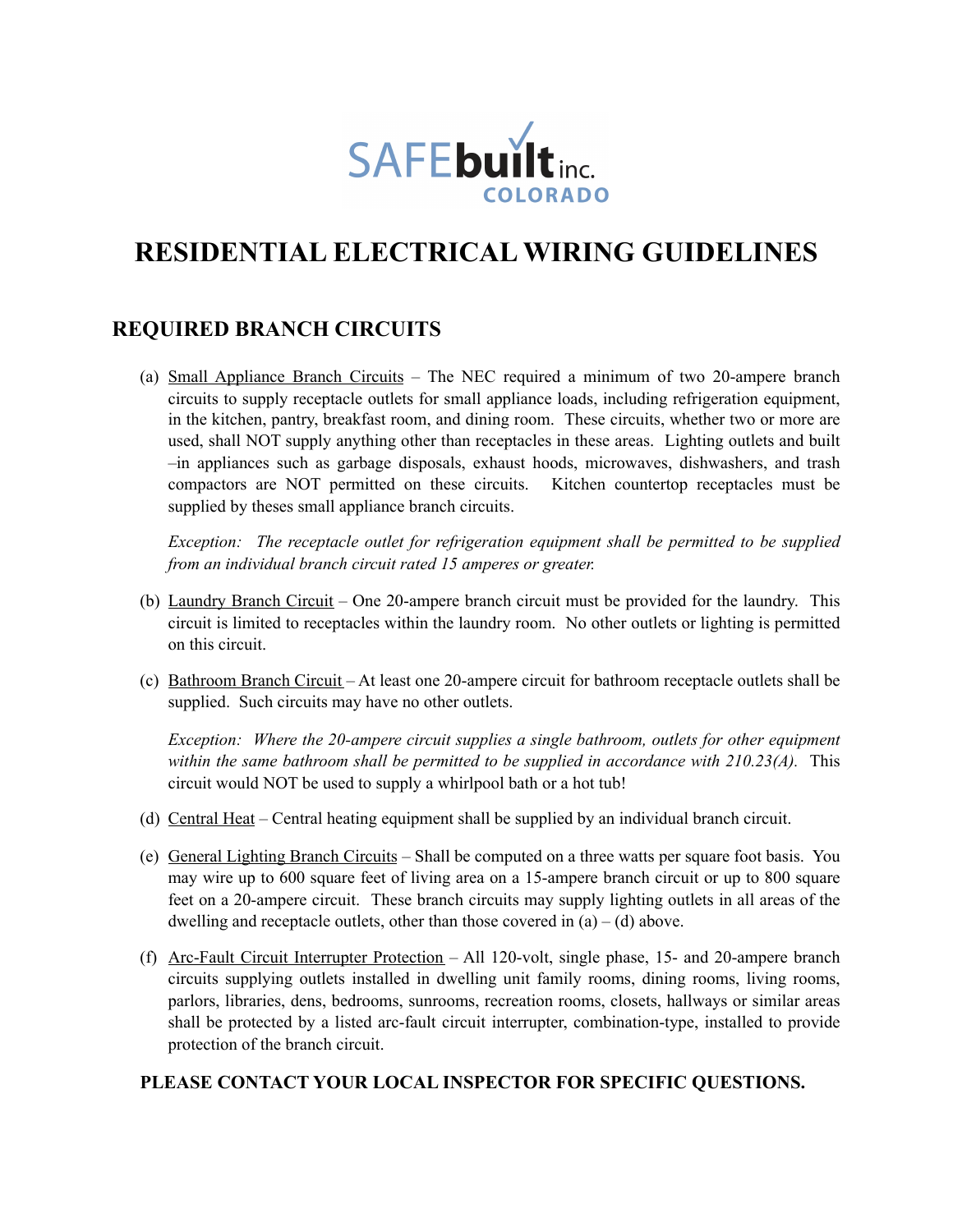### **REQUIRED RECEPTACLE OUTLETS**

**NOTE – Changes in the 2008 National Electrical Code require, for dwelling units, all 125 volt, 15-and 20-ampere receptacles shall be listed tamper-resistant receptacles. All 15-and 20-ampere, 125- and 250-volt non-locking receptacles located in damp or wet locations shall be a listed weather-resistant type.** 

- (a) At least one outlet shall be installed in bathrooms within 36 inches of the outside edge of each basin. The receptacle outlet shall be located on a wall or partition that is adjacent to the basin location.
- (b) At least one outlet shall be installed in each attached garage, and in each detached garage with electric power.
- (c) At least two outlets installed outdoors, one on the front and one on the back of the dwelling, accessible at grade level. Outdoor outlets installed in wet locations shall be a listed weatherresistant type and shall have an enclosure that is weatherproof whether or not the attachment plug cap is inserted. At least one outlet shall be installed for any balcony, deck or porch of 20 square feet or larger.
- (d) At least one receptacle must be installed in each unfinished portion of the basement. This receptacle is in addition to any receptacles that may be installed for laundry or other specific purposes and GFCI protected.
- (e) In every kitchen, family room, dining room, living room, parlor, library, den, sun room, bedroom, recreation room or similar room, or area of dwelling units, receptacle outlets shall be installed so that no point along the floor line in any wall space is more than six feet horizontally, measured from an outlet in that space, including any wall space, two feet or more in width, and excluding only that space occupied by sliding panels in exterior wall. The wall space afforded by fixed room dividers, such as freestanding bar-type counters, or railings, shall be included in the six-foot measurement. No outlets may be installed over an electric baseboard heater. (Generally stated, this means the first receptacle would be placed within 6 feet of the doorway and the next one within 12 feet of the first one and so forth around the room until you reach another doorway or break in the wall, where you would then need a receptacle within 6 feet of that doorway or break. These measurements are to be made horizontally along the wall at floor line. Separate wall spaces 2 feet wide or more require a receptacle on them.)
- (f) In kitchens and dining area, a receptacle outlet shall be installed at each counter space 12" or wider. Countertop receptacles shall be installed so that no point along the wall line is more than 24", measured horizontally from a receptacle outlet in that space. Peninsular bars and islands 12" or wider shall have at least one receptacle. (This rule is applied similarly to the 6-12-2 foot dimensions in (e) above except that in the kitchen the dimensions are 24-48-12 *inches* beginning at each end of the countertop.)
- (g) Receptacles installed in the floor must be installed in a listed floor box. These may be purchased as an assembly at most retail electrical supply stores. Receptacles installed in the floor within 18" of the wall may be used in place of wall0mounted receptacles.
- (h) A receptacle outlet is required in any dwelling unit hallway that is ten feet or more in length.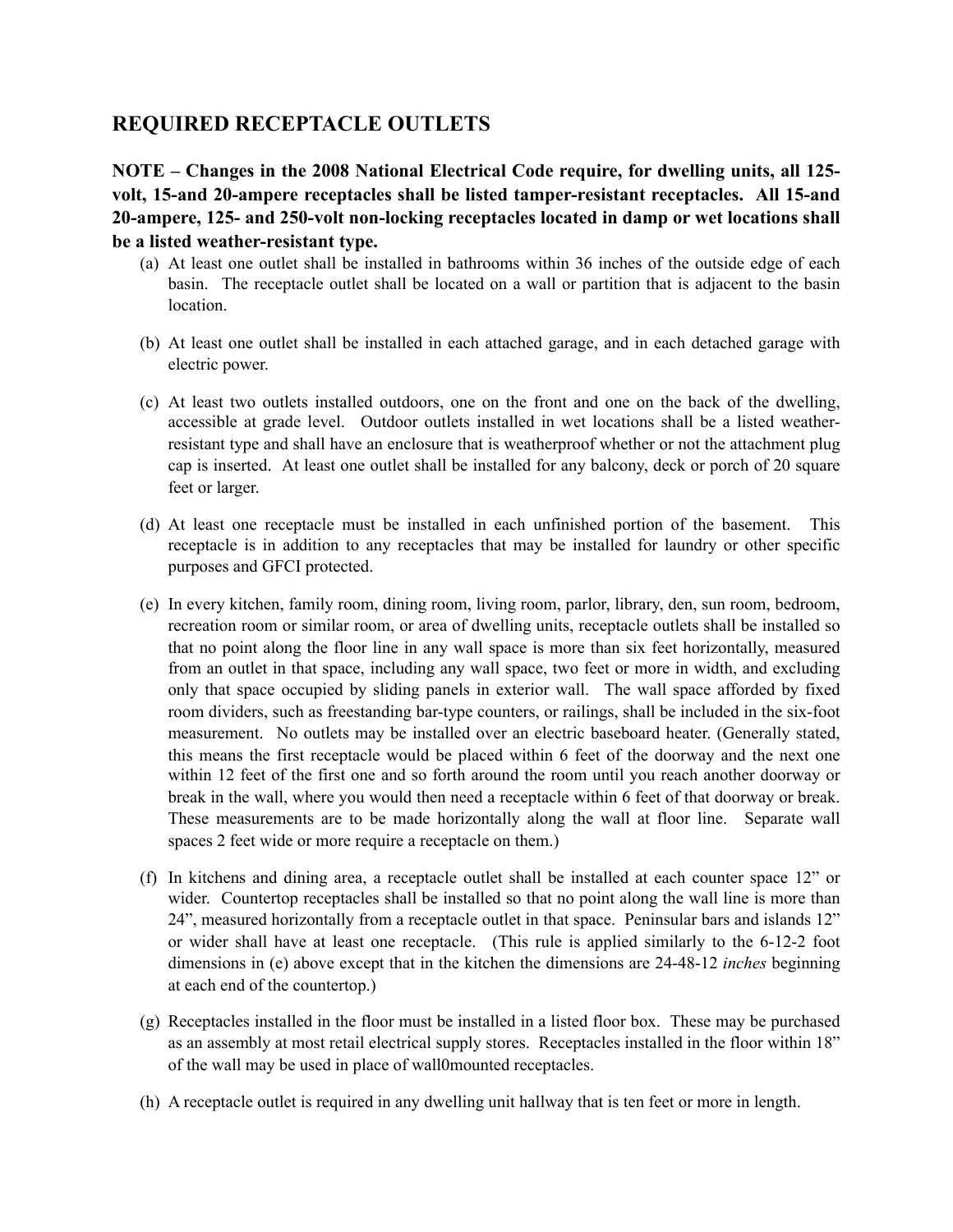(i) At least one 15 or 20 ampere, 125 volt GFCI protected receptacle must be installed at an indoor spa or hot tub location, not closer than six feet from the inside wall of the unit and not more than ten feet away from it. Light fixtures, outlets and ceiling fans over spas and hot tubs shall be a minimum of 7'6" above the maximum water level. Outdoor spas or hot tubs have the same requirements as a swimming pool. Check with your local inspector for those requirements.

### **REQUIRED LIGHTING OUTLETS**

- (a) At least one wall switch-controlled lighting outlet shall be installed in every habitable room: in bathrooms, hallways, stairways, attached garages, detached garages with electric power, and at outdoor entrances or exits with grade level access. The lighting outlet for interior stairways shall have a wall switch at each floor level, and landing level that includes an entryway, to control the lighting outlet(s) where the difference between floor levels is six steps or more.
- (b) At least on wall switch controlled lighting outlet shall be installed in an attic, underfloor space, utility room, and basement, where these spaces are used for storage or contain equipment required servicing. The switch shall be located at the point of entry to these areas, and the lighting outlet located at or near the equipment requiring servicing.

# **SMOKE DETECTORS REQUIRED**

Smoke alarms shall be installed in the following locations:

- (a) In each sleeping room.
- (b) Outside each sleeping area in the immediate vicinity of the bedrooms.
- (c) On each additional story of the dwelling, including basements but not including crawlspaces and uninhabitable attics. In dwellings or dwelling units with split levels and without and intervening door between the adjacent levels, a smoke alarm installed on the upper level shall suffice for the adjacent lower level provided that the lower level is less than one full story below the upper level.
- (d) A 3 wire is required to make the interconnection.

When more than one smoke alarm is required to be installed within an individual dwelling unit the alarm devices shall be interconnected in such a manner that the actuation of one alarm will activate all of the alarms in the individual unit.

# **CARBON MONOXIDE DETECTORS**

The State of Colorado now requires carbon monoxide detectors be installed outside of all sleeping rooms and within 15 feet of each door to these rooms. These can be combination smoke and carbon monoxide detectors, or just carbon monoxide detectors that are either battery operated, plugged in to a non-switched receptacle, or part of a house security system.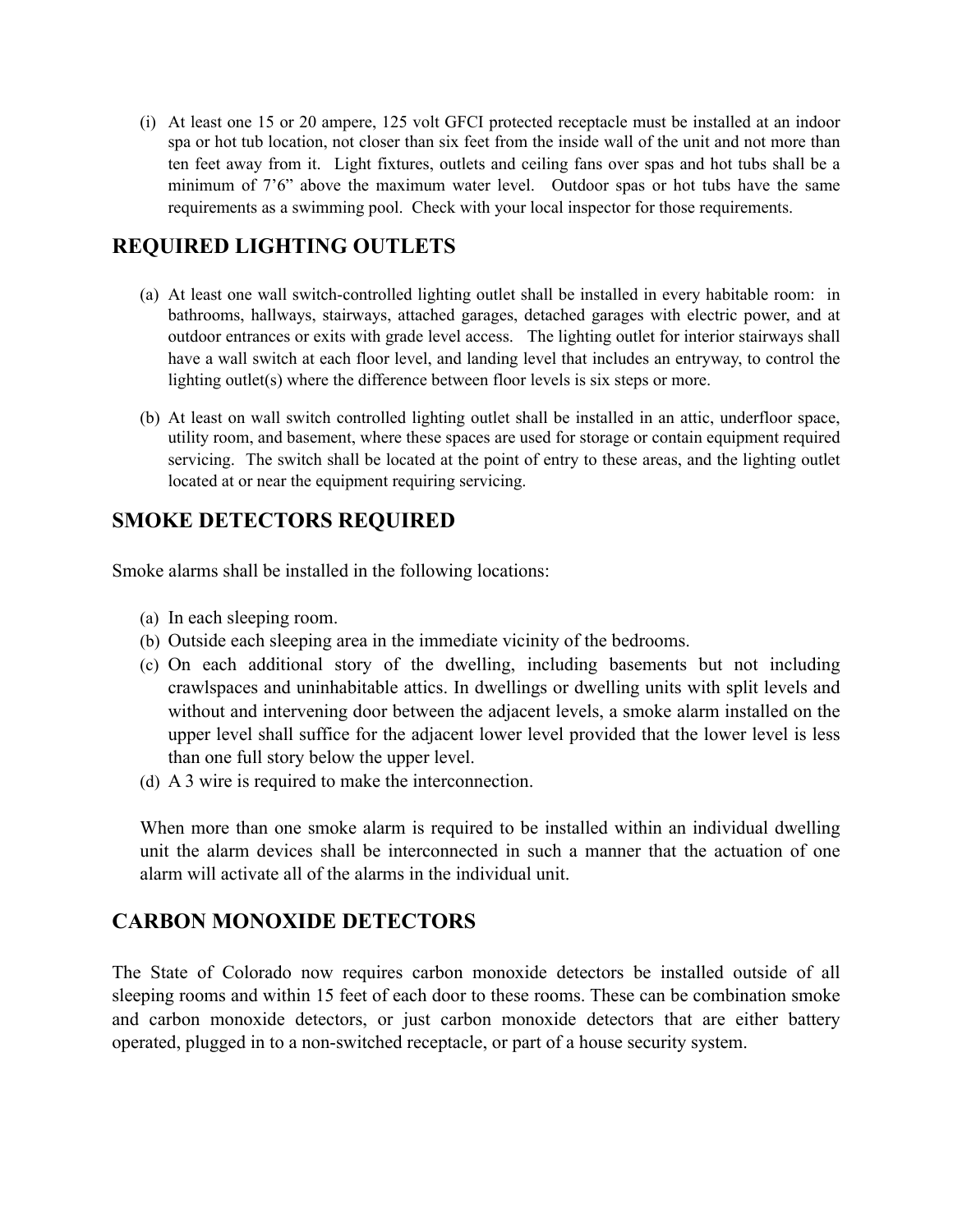Carbon monoxide detectors are required to be installed in every single family dwelling that includes a fuel-fired appliance or an attached garage, and where interior alterations, repairs, fuelfired appliance replacements, or additions, any of which require a building permit, occurs or where one or more rooms lawfully used for sleeping purposes are added.

### **GROUND FAULT PROTECTION**

A ground fault circuit interrupter must protect ALL receptacles listed below:

- (a) Bathroom receptacles.
- (b) Garages, and also accessory buildings that have a floor located at or below grade level not intended as habitable rooms and limited to storage area, work area, and areas of similar use.
- (c) Outdoors with the following exception:

*Receptacles that are not readily accessible and are supplied by a dedicated branch circuit for electric snow-melting or deicing equipment shall be permitted to be installed in accordance with 426.28.* Please call your local inspector for more information.

- (d) Crawl spaces at or below grade level.
- (e) All receptacles in an unfinished basement with the following exception:

*A receptacle supplying only a permanently installed fire alarm or burglar alarm system shall not be required to have ground-fault circuit=interrupter protection.*

- (f) Kitchens where the receptacles are installed to serve the countertop surfaces.
- (g) Laundry, utility, and wet bar sinks where the receptacles are installed within 6 feet of the outside edge of the sink.
- (h) Boathouses.
- (i) Hydro massage bathtubs.
- (j) Spas and hot tubs and associated electrical components.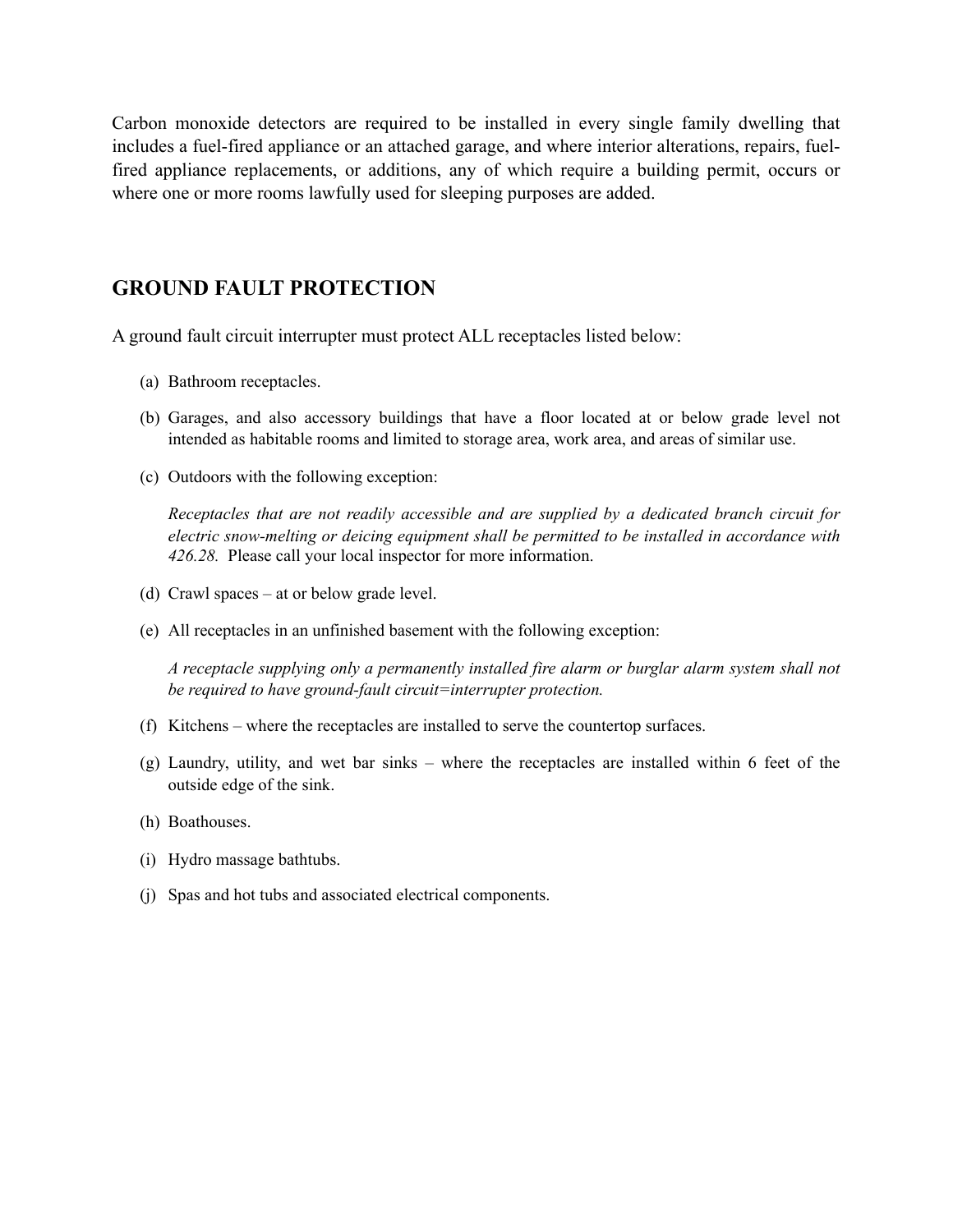# **REQUIRED DISCONNECTING MEANS**

Disconnects are require in-sight of the following equipment:

- (a) Electric water heaters.
- (b) Well pump controllers.
- (c) Central heating equipment (furnaces, boilers).
- (d) Spas and hot tubs.
- (e) Hydro massage bathtubs.
- (f) Appliances.

# **GROUNDING REQUIREMENTS**

The service equipment must be grounded in accordance with Article 250 of the NEC, which, in general, says that the neutral must be bonded to the service enclosure and the grounding electrode system as defined in NEC Article 250.50

**250.50 Grounding Electrode System**. All grounding electrodes as described in 250.52(A)(1) through (7) that are present at each building or structure served shall be bonded together to form the grounding electrode system. The grounding electrodes permitted in 250.52 are (1) Metal Underground Water Pipe (2) Metal Frame of the Building or Structure (3) Concrete Encased Electrode (4) Ground Ring (5) Rod and Pipe Electrodes (6) Other Listed Electrode (7) Plate Electrodes.

NOTE: THE NEC NOW REQUIRED A CONCERETE –ENCASED ELECTRODE TO BE INSTALLED ON ALL NEW INSTALLATION. THIS MUST BE INSTALLED THEN THE FOOTINGS ARE INSTALLED.

250-52(A) (3) Concrete-Encased Electrode. An electrode encased by at least 2 inches of concrete, located horizontally near the bottom or vertically, and within that portion of a concrete foundation or footing that is in direct contact with the earth, consisting of at least 20 feet of one or more pare or zinc galvanized or other electrically conductive coated steel reinforcing bars or rods of not less than ½ inch in diameter, or consisting of at least 20 feet of bare copper conductor not smaller than 4 AWG. Reinforcing bars shall be permitted to be bonded together by the usual steel tie wires or other effective means. Where multiple concrete-encased electrodes are preset at a building or structure, it shall be permissible to connect to only one.

In the main service equipment, the neutral and equipment grounding conductors are bonded (connected) together; in sub-panels, the neutral is isolated from the equipment ground. Each branch circuit or feeder to a building or structure must include an equipment grounding conductor. In rural area, please check with you local inspector for specific requirements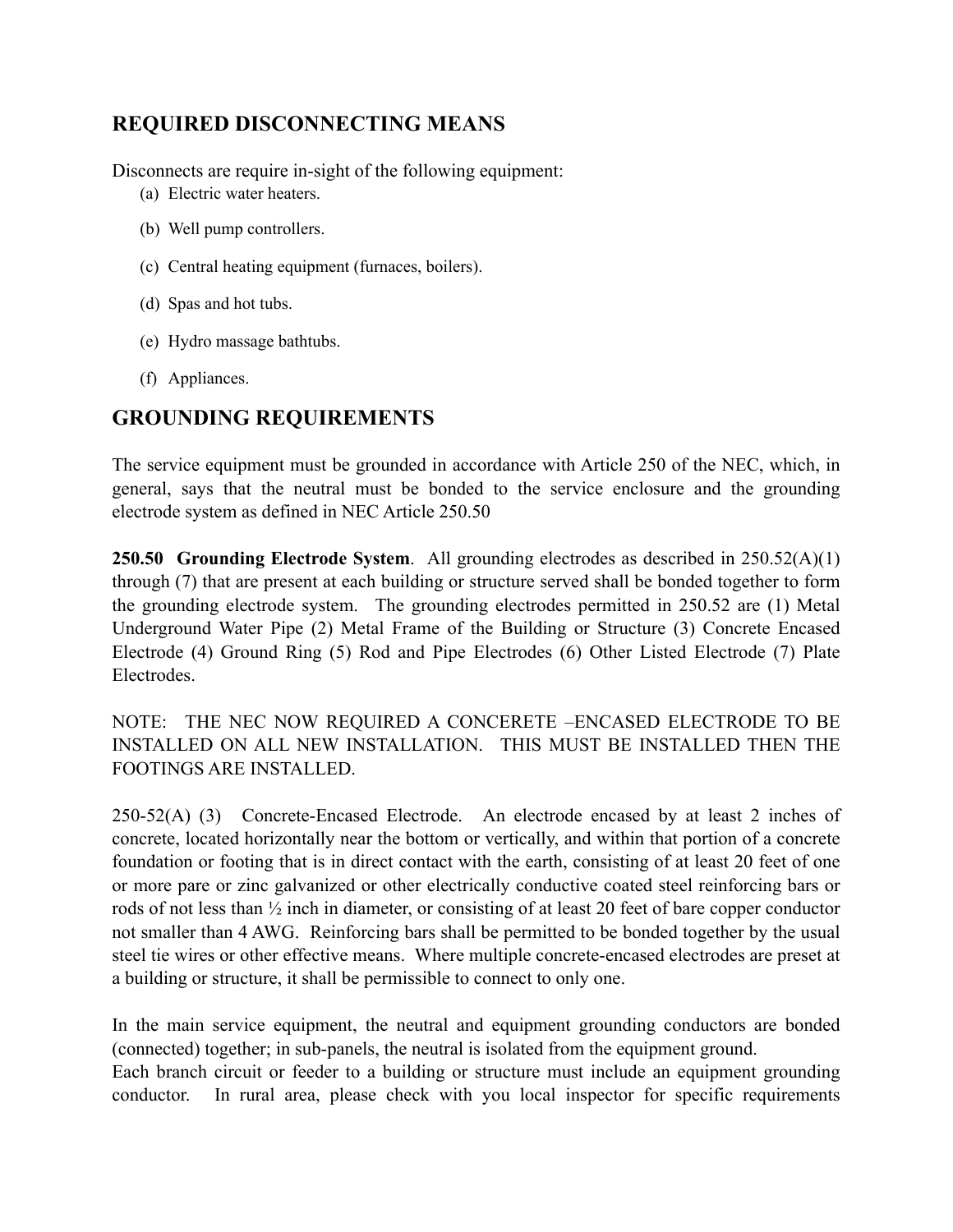regarding underground service conductors from the meter pole or pedestal to the main service. Other specific provisions of Article 250.32 may also apply.

### **BRANCH CIRCUIT WIRING**

Type NM cable (Romex) is the wiring method most commonly used in residential dwellings. NM cable must have a 90\* conductor insulation rating, which is designated on the cable sheath by a "B". Type NM-B #12 and #14 are used for lighting and general purpose receptacle circuits, while #10/2 w/ground is commonly used for electric water heaters, #10/3 w/ ground for electric dryers, and #8/3 w/ ground for ranges and wall mounted ovens. Type SER cable with an insulated neutral is permitted for electric ranges, wall ovens and dryers.

These cables must be protected by overcurrent devices (circuit breakers) which do not exceed the 60 degree rated ampacity. The rated ampacities for common cable types are listed below:

15 amperes for #14 30 amperes for #8 20 amperes for #12 40 amperes for #6 30 amperes for #10 40 amperes for #8 50 amperes for #6

### **COPPER NM CABLE TYPE SE AND SER ALUMINUM CABLE**

It is important to note that if you begin a circuit with #12, you must use this same wire size throughout, you CANNOT mix different wire sizes on the same branch circuit.

Type NM cable must be stapled within 12" of any box with cable clamps, 8" of plastic boxed without clamps, and every 4  $\frac{1}{2}$  feet thereafter. Listed connectors must be used where NM cables enter cabinets, metal boxes or panelboards. The ampacity of conductors in NM cables shall be derated in accordance with Table 310.15(B)(2)(a) where *more than* 2 cables are placed in a single hole that is fire or draft-stopped **or** are installed, without maintaining spacing, in contact with thermal insulation.

When Type NM cable is installed parallel to framing members, or in bored holes, it shall be located at least 1 ½" from the nearest edge of the framing member, where nails or screws may penetrate the cables. If this distance cannot be maintained, the cable shall be protected by a steel plate or sleeve at least 1/16" thick. Section 300.4 (A), NEC.

Cable or raceway-type wiring methods installed in a groove, to be covered by wallboard, siding, paneling, carpeting, or similar finish, shall be protected by 1/16" thick steel plate, sleeve, or equivalent, or mist be recessed in the groove  $1\frac{1}{2}$  for the full length of the groove in which the cable or raceway is installed. *Exception: Raceways as covered in Articles 342, 344, 352, and 358.* Section 300.4(E), NEC.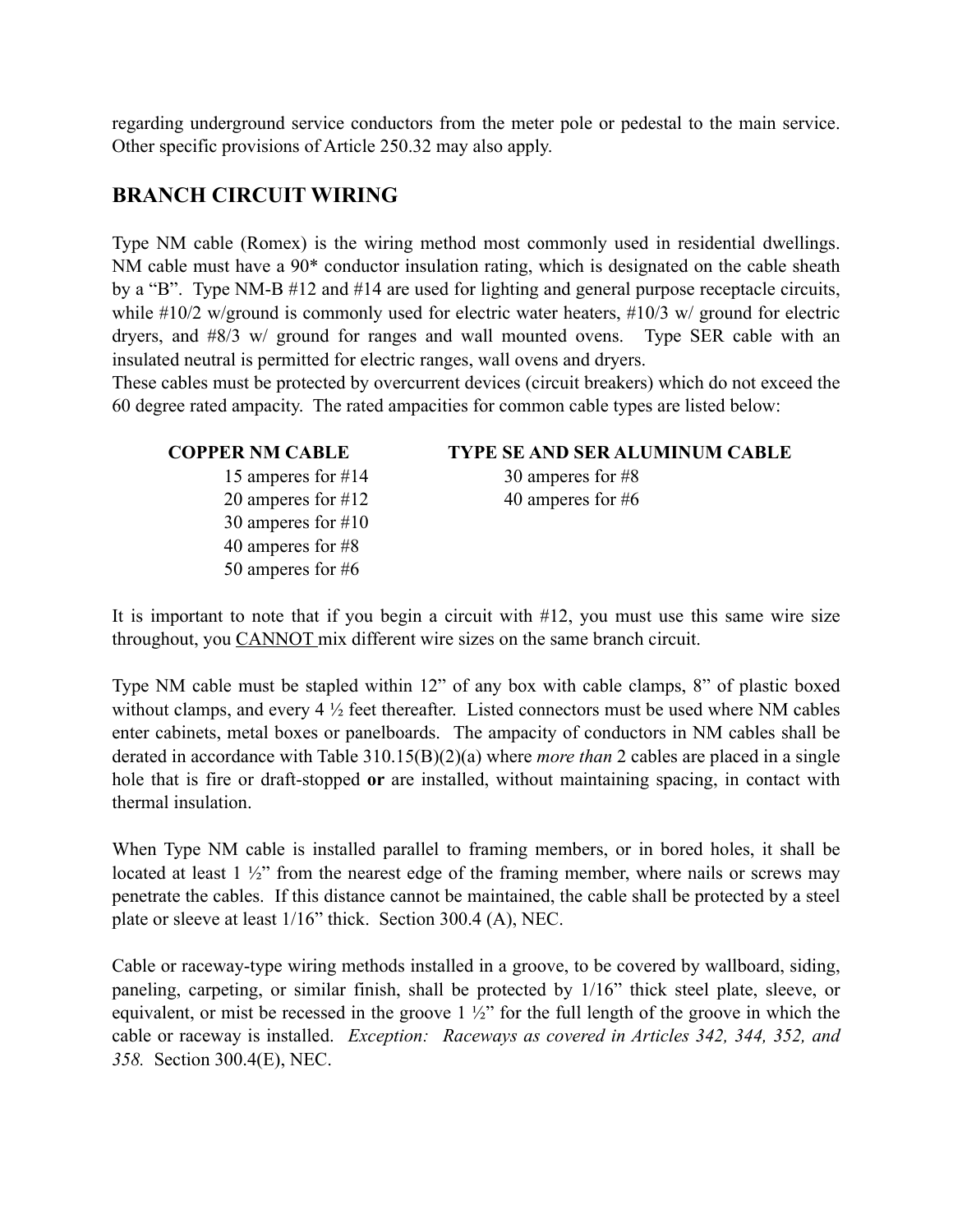Ceiling mounted paddle fan outlet boxed or outlet box systems used as the sole support shall be listed, shall be marked by their manufacturer as suitable for this purpose, and shall not support fans weighing more than 70 lbs. For boxes used to support fans weighing more than 35 lbs., the required marking shall include the maximum weight to be supported. Section 314.27(D), NEC.

(For cord-and-plug connected appliances, an accessible plug and receptacle may serve as the disconnecting means.)

# **CONDUCTOR FILL**

Outlet and junction boxes shall be of sufficient size to provide free space for all conductors and devices enclosed in the box. All outlet boxes have a specific volume, measured in cubic inches. For example, if you had two #12.2, with ground NM-B cables entering a box with one duplex receptacle, you would need a box with a minimum volume of 15.75 cubic inches. Each #12 that enters the box needs 2.25 cubic inches with the exception of the grounding conductor which require one 2.25 cubic inch for all of the grounds. Also, each strap containing one or more devices is counted as the equivalent of two conductors; therefore,  $2.25 \times 7 = 15.75$ .

### **VOLUME REQUIRED PER CONDUCTOR**

 $\#14 - 2$  cubic inches  $\#8 - 3$  cubic inches  $\#12 - 2.25$  cubic inches  $\#6 = 5$  cubic inches  $#10 - 2.5$  cubic inches

### **EQUIPMENT GROUNDING CONDUCTOR MAKE-UP**

All equipment grounding conductors must be connected together with solderless pressure connectors such as wire nuts or crimp sleeve, leaving sufficient extra conductor for attachment to the metal box and/or device. When crimp type connectors are use, they must be crimped using the tool recommended by the manufacturer. Please not that ALL metal junction and outlet boxes must be grounded by attaching the equipment grounding conductor to the metal box using an approved screw or grounding clip. When circuit conductors are made up 9or spliced), a minimum of **six** inches of free conductor must be left for use in make-up and for the attachment of devices.

### **ELECTRIC HEAT CIRCUITRY**

Electric heat may be installed on 15, 20, or 30 amp branch circuits. Listed below is the maximum wattage that may be installed on each size branch circuit. (All circuits are figured at 240 volts)

> $15A - 2,880$  watts maximum  $20A - 3,840$  watts maximum  $30A - 5,780$  watts maximum